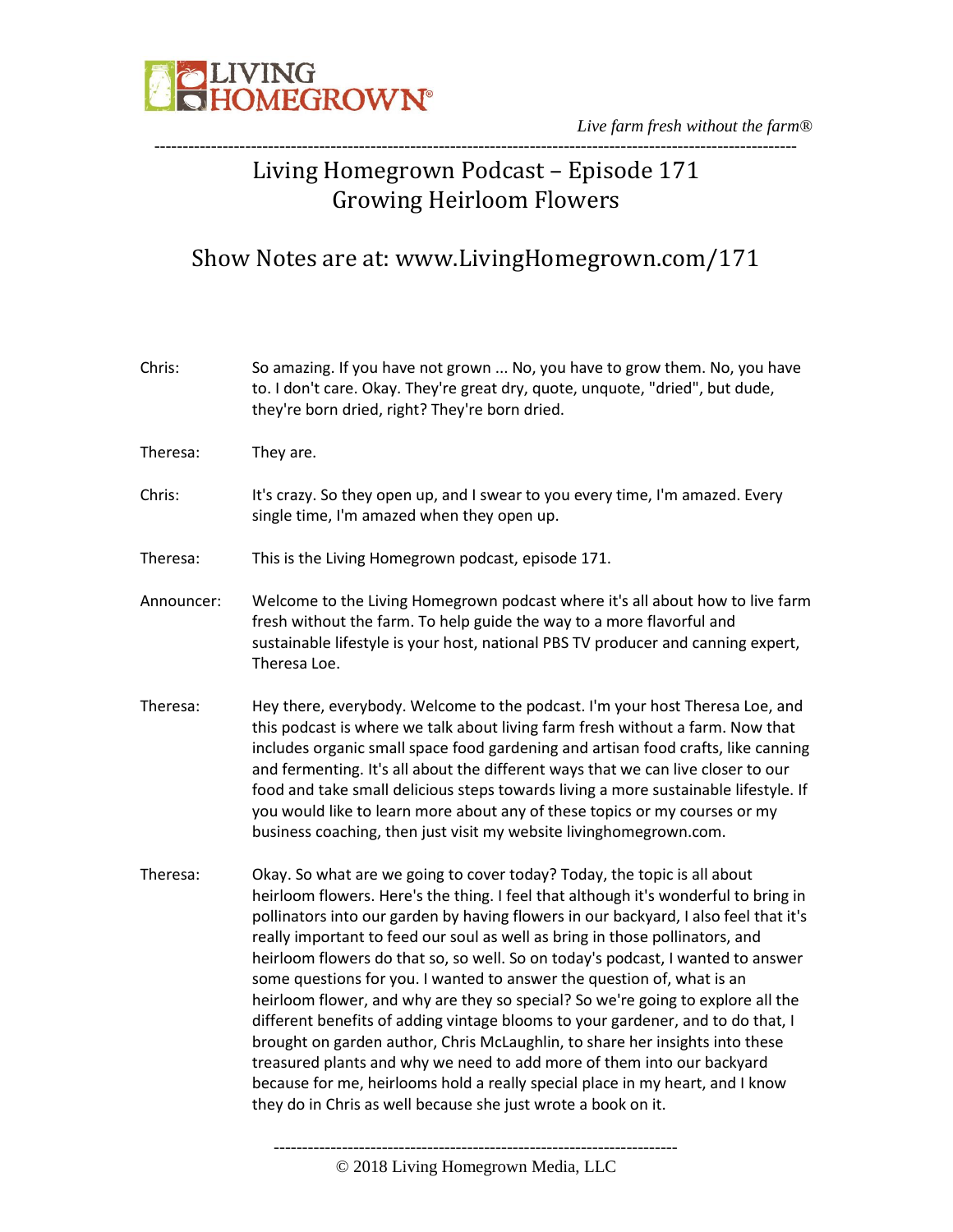## **PLIVING**<br>CHOMEGROWN®

#### *Live farm fresh without the farm®* -----------------------------------------------------------------------------------------------------------------

| Theresa: | Now, you might recognize the name Chris McLaughlin because she's been on<br>the podcast a couple of times before. She was on episode 85 where we talked<br>all about raising backyard rabbits, and she was on episode 117 where we talked<br>about dye plants. That's D-Y-E, and those are plants that are used for dying<br>fabric and yarn and fiber for crafts and knitting and things like that. So she's<br>been on the podcast for those two topics before, but today, she's going to talk<br>about heirloom flowers. Now, her book that just came out is called Growing<br>Heirloom Flowers: Bring the Vintage Beauty of Heritage Blooms to Your Modern<br>Garden. And if you haven't heard Chris on here before, she's a lot of fun. We've<br>been friends for a long time, and she's just really fun and funny, and she brings<br>so much to the table in the way of knowledge on all things homesteading,<br>gardening, and even crafting and working with fiber, raising fiber animals, all of<br>that stuff. So she's super knowledgeable. |
|----------|--------------------------------------------------------------------------------------------------------------------------------------------------------------------------------------------------------------------------------------------------------------------------------------------------------------------------------------------------------------------------------------------------------------------------------------------------------------------------------------------------------------------------------------------------------------------------------------------------------------------------------------------------------------------------------------------------------------------------------------------------------------------------------------------------------------------------------------------------------------------------------------------------------------------------------------------------------------------------------------------------------------------------------------------------------|
| Theresa: | Now, what we talk about today is the difference between open-pollinated and<br>hybrid plants and how that relates to what is an heirloom, and we talk about the<br>term passalong plants and what are some of the favorite characteristics of<br>heirlooms that we love, and we also talk about what are some of our favorite<br>plants when it comes to making a bouquet or even for drawing and crafting with<br>different heirloom flowers. And lastly, I have Chris share with us her recipe for<br>lavender honey syrup, which is absolutely delicious in ice tea, and she has been<br>gracious enough to share that recipe in the show notes for today's episode. So<br>everything that we talk about, all of the different topics and Chris's books, and<br>this recipe will be in the show notes, and to get to that, you just go to<br>livinghomegrown.com/171.                                                                                                                                                                               |
| Theresa: | So let me tell you a little bit about Chris. Chris McLaughlin is a northern<br>California writer and author who's had her hands in the soil for nearly 40 years.<br>She's the author of seven books, including Growing Heirloom Flowers, A Garden<br>to Dye For, and Vertical Vegetable Gardening. Now, Chris's work can also be<br>found in a slew of magazines, including Hobby Farm Home, Urban Farm<br>Magazine, The Heirloom Gardener, and Mother Earth Living, and Fine Gardening<br>Magazine. Online, she's written for a ton of different gardening sites, including<br>vegetablegardener.com, finegardening.com, about.com, fix.com, and From<br>Scratch Magazine. Chris and her family live on a flower and fiber farm in<br>northern California in the foothills where they grow flowers, fruit, vegetables,<br>and Angora goats, and you can track her down at her personal website,<br>flowersinc.com.                                                                                                                                    |
| Theresa: | All right. I know you're going to love this conversation. Chris is a ton of fun. So<br>let's dive into my conversation with Chris McLaughlin, the author of Growing<br>Heirloom Flowers.                                                                                                                                                                                                                                                                                                                                                                                                                                                                                                                                                                                                                                                                                                                                                                                                                                                               |
| Theresa: | Hey, Chris. Thanks so much for coming back on the show.                                                                                                                                                                                                                                                                                                                                                                                                                                                                                                                                                                                                                                                                                                                                                                                                                                                                                                                                                                                                |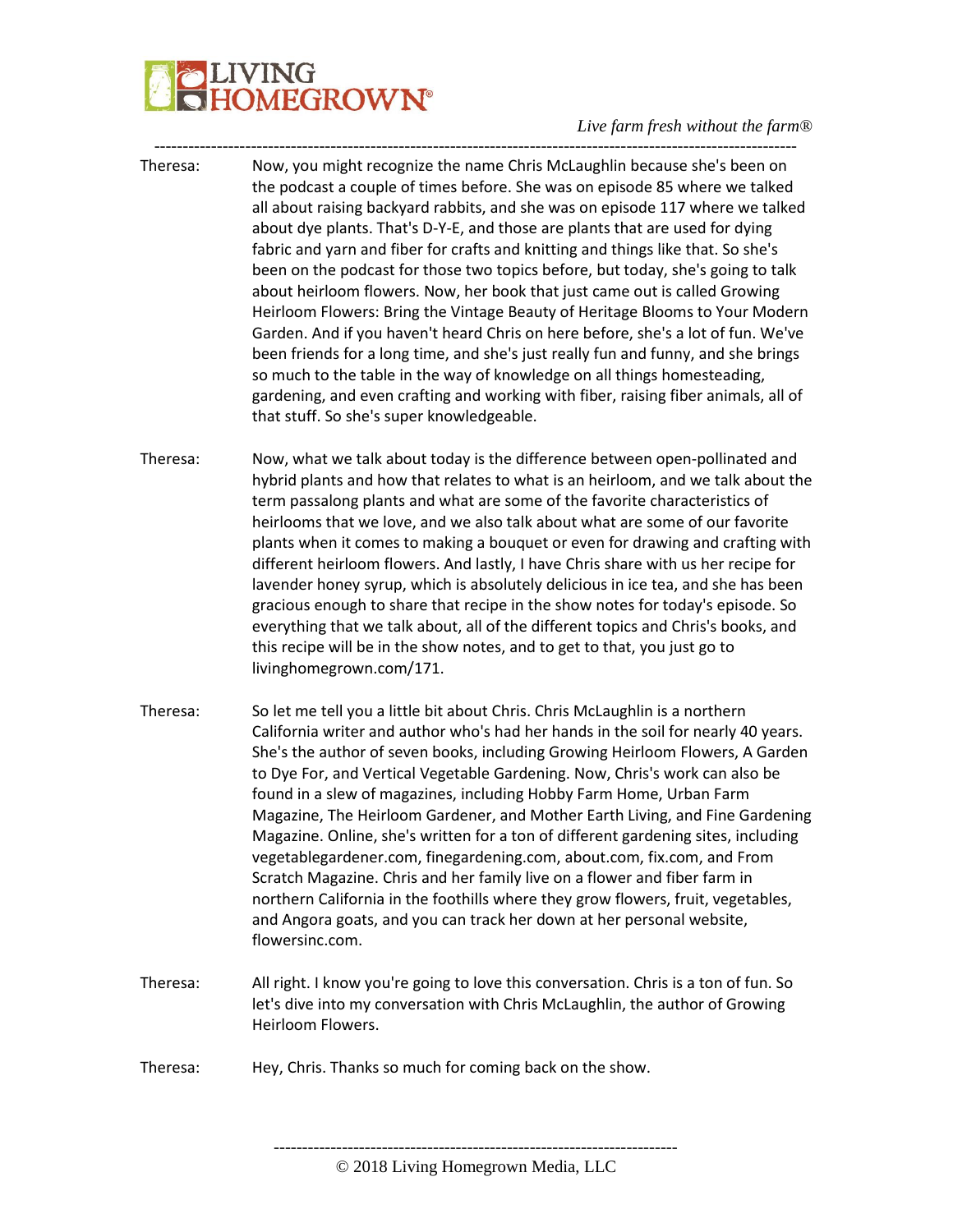

| Chris:   | Oh, thanks for having me, Theresa. I love chatting with you.                                                                                                                                                                                                                                                                                                                                                                                                                                                                                                                                                                                                                                                                                                                                                                                                                                                                                                                                                                                                                                                                                                                                         |
|----------|------------------------------------------------------------------------------------------------------------------------------------------------------------------------------------------------------------------------------------------------------------------------------------------------------------------------------------------------------------------------------------------------------------------------------------------------------------------------------------------------------------------------------------------------------------------------------------------------------------------------------------------------------------------------------------------------------------------------------------------------------------------------------------------------------------------------------------------------------------------------------------------------------------------------------------------------------------------------------------------------------------------------------------------------------------------------------------------------------------------------------------------------------------------------------------------------------|
| Theresa: | Well, I love having you on. You have so many different topics that you have<br>written about and so many different topics that you write about for magazines<br>and on your website. So I guess before we start, I would love to have you tell<br>everybody a little bit about some of the topics that you cover, some of the<br>things that you write about.                                                                                                                                                                                                                                                                                                                                                                                                                                                                                                                                                                                                                                                                                                                                                                                                                                        |
| Chris:   | Let's see. I started out writing mostly about vegetables. When I first started<br>writing books, I talked about compost and vegetables and soil and things like<br>that, and I moved on into one of my other loves, which is farm animals. So I've<br>written a book on rabbits, and I'm writing a book right now on backyard fiber<br>farming. So that's fun, but in between all that, I've done A Garden to Dye For,<br>which is D-Y-E, and it's about dye plants that you can grow in your garden and<br>dye fibers and fabric with, which is so much fun, and then of course, I wrote this<br>one on heirlooms, and I've written things on vertical vegetable gardening, small<br>space gardening. So I take a lot of the stuff that I write for magazines and online<br>publications  I take a lot of those topics. It's a jump-off point, my books are. I<br>just think of something in there that I really enjoy and want to tell people about,<br>and then I write about those. I write about, really, everything that really has to<br>do with growing and raising things yourself, whether it's the seeds and the<br>plants or whether it's my beautiful Angora goats that I love so much. |
| Theresa: | Yeah. We've had you on several times, talked about so many different things,<br>and you and I have been friends for a long time. I could just chat with you all day<br>long because you love to do all things that I love to do, and you have more<br>animals than I do. So you have a little more space than I do, and so it's just so<br>fun to hear some of the projects that you're working on, and I've learned so<br>much from you. So I really appreciate you coming back on the show.                                                                                                                                                                                                                                                                                                                                                                                                                                                                                                                                                                                                                                                                                                        |
| Chris:   | Thank you. I love being here.                                                                                                                                                                                                                                                                                                                                                                                                                                                                                                                                                                                                                                                                                                                                                                                                                                                                                                                                                                                                                                                                                                                                                                        |
| Theresa: | Oh, good. Good. Well, let's chat about your new book, Growing Heirloom<br>Flowers. First of all, I have to tell you the cover's gorgeous. It's so colorful like<br>it's going to pop off the bookshelf.                                                                                                                                                                                                                                                                                                                                                                                                                                                                                                                                                                                                                                                                                                                                                                                                                                                                                                                                                                                              |
| Chris:   | Yeah. They did a great job with that. I was so pleased when I saw it. I came out<br>of my seat.                                                                                                                                                                                                                                                                                                                                                                                                                                                                                                                                                                                                                                                                                                                                                                                                                                                                                                                                                                                                                                                                                                      |
| Theresa: | Yeah, I bet. I did, too. I was like, "Woo hoo!" When I unwrapped it, I was like,<br>"Whoa, this is so pretty!"                                                                                                                                                                                                                                                                                                                                                                                                                                                                                                                                                                                                                                                                                                                                                                                                                                                                                                                                                                                                                                                                                       |
| Chris:   | Yeah.                                                                                                                                                                                                                                                                                                                                                                                                                                                                                                                                                                                                                                                                                                                                                                                                                                                                                                                                                                                                                                                                                                                                                                                                |

----------------------------------------------------------------------- © 2018 Living Homegrown Media, LLC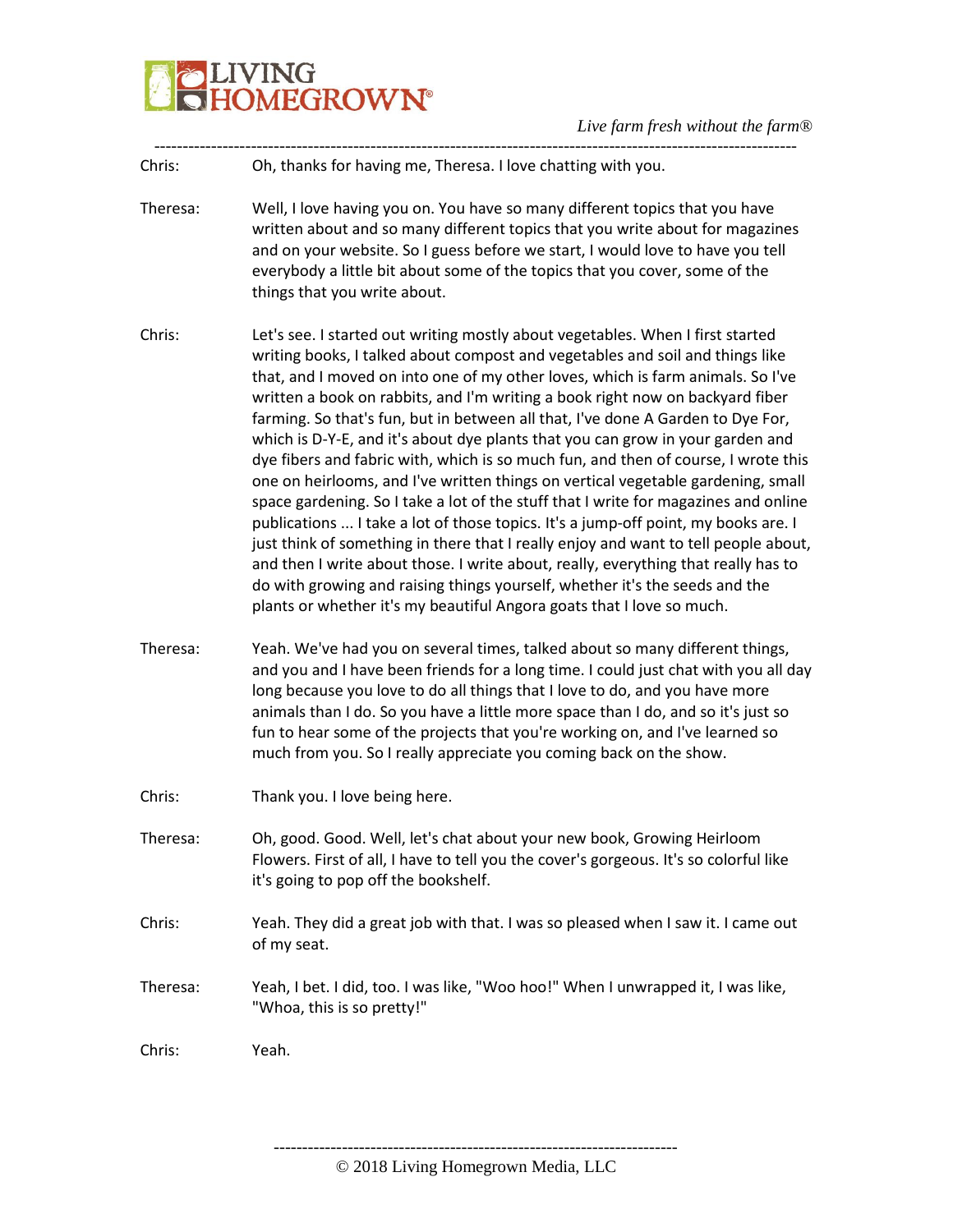

- ----------------------------------------------------------------------------------------------------------------- Theresa: Yeah. Well, let's talk about this. So heirloom flowers ... I talk a lot on this show about heirloom plants in general, but mostly like heirloom vegetables, like if you're going to grown heirloom apples or anything like that, but heirloom flowers are just as important, if not more important, because they kind of feed our soul instead of just feeding our bodies, and so I would love to know what made you decide to write a book on heirloom flowers.
- Chris: Well, I have actually had this idea to get a book out there on this, which, of course, there has been books in the past as well, but I saw that there was a large gap. One of the last books that was written just has been out of print for quite a long time, and I thought, "Well, that's funny," because we're all really getting to this soul flower movement because of talking about, of course, the soul food movement and doing everything a little more connected to the Earth and naturally. So it was natural progression a lot of people really are doing heirloom flowers, but there just hadn't been a recent book. So I've been trying to get this out there, and then finally, a publishing house said, "Yeah, yeah. I agree. We got to get it out there."
- Chris: So I was really happy to see this kind of come out from tucked in to my ... You have your proposals that you keep sending out, and finally, someone said, "Yes, it has a home!" So it's wonderful, and the flowers blending in with the vegetables and stuff because of course, I love heirloom vegetables, but all of these heirloom plants are so important to keep alive, and we're trying do things so much more sustainably, which is a wonderful thing because we're hanging on to some of these that were kind of dying off. We're even finding families that have seeds from plants, both vegetable and flowers, that has been in their families for a long time, and we thought they were gone, and lo and behold, they have them, and then they share them with the seed company, and the seed companies gets to put them out. So it's kind of a neat thing, and I was thrilled that I finally got to write this.
- Theresa: Yeah. That's what's really interesting about heirlooms, and we'll talk about the definition of what is an heirloom in a minute. I just want to talk about the stories that go with some of these flowers because that's exactly it is that sometimes people think that it's a lost flower that maybe they knew from their childhood or that their grandparents talked about, and you go through the seed catalogs, and you can't find it, and so you think, "Well, maybe they just don't make those anymore." And a lot of times, they are out there, but they're hidden off in someone's garden. But I agree with you about the flowers blending with vegetables, and that's something that we should definitely touch on here because I do not grow my vegetables in rows. I don't just have a green backyard garden. I have flowers intermixed with my vegetables, and it draws in the pollinators, and it draws in the birds that also can help with some of the insect control, but it also makes your garden more beautiful, and so it just has a million benefits.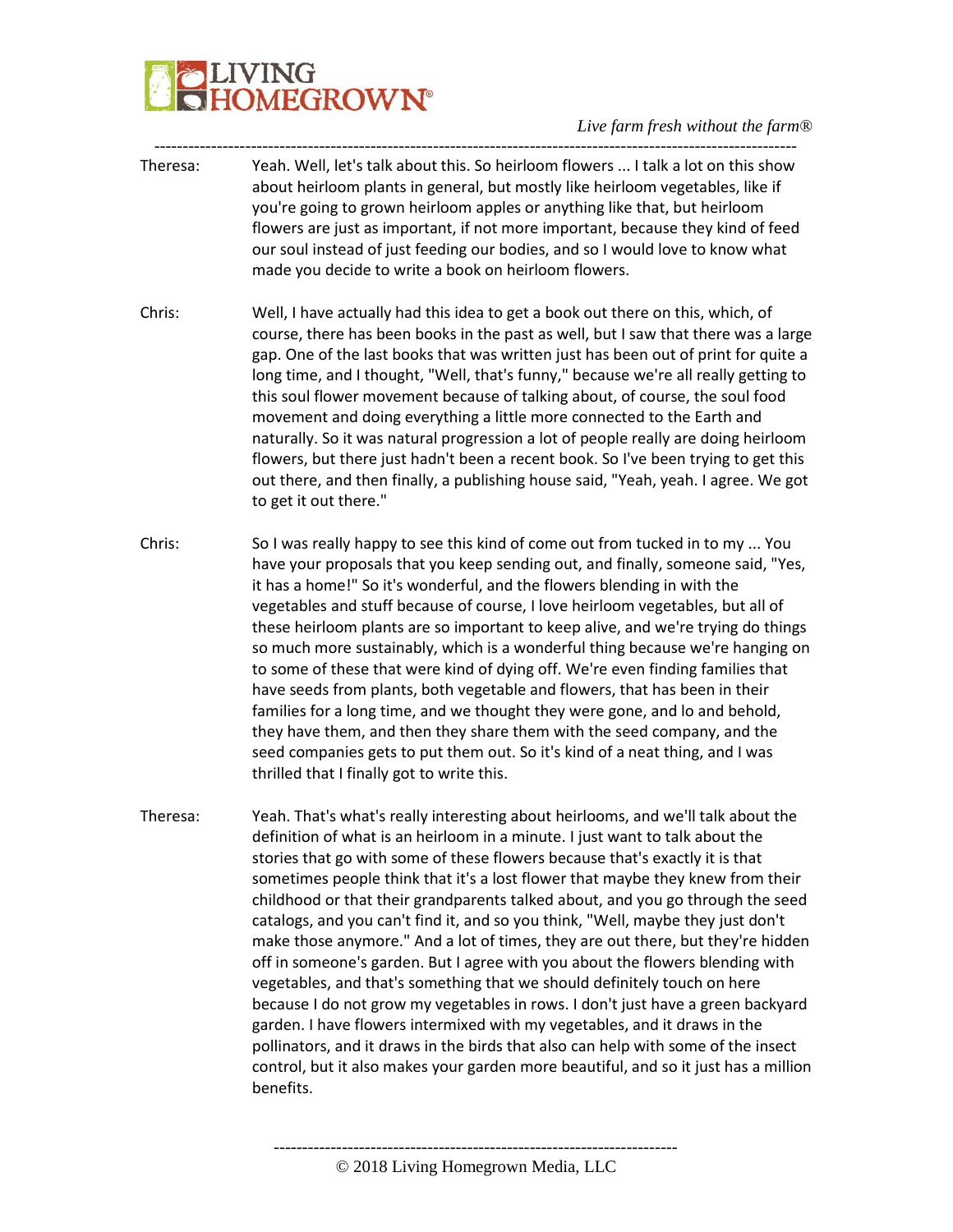### **BELIVING**<br>**BELIVING**<br> **BELIVING**

| Chris:   | And that was the part you mentioned about feeding your soul, too.                                                                                                                                                                                                                                                                                                                                                                                                                                                                                                                                                                                                                                                                                                                                                                                                                                                                                                                                                                          |
|----------|--------------------------------------------------------------------------------------------------------------------------------------------------------------------------------------------------------------------------------------------------------------------------------------------------------------------------------------------------------------------------------------------------------------------------------------------------------------------------------------------------------------------------------------------------------------------------------------------------------------------------------------------------------------------------------------------------------------------------------------------------------------------------------------------------------------------------------------------------------------------------------------------------------------------------------------------------------------------------------------------------------------------------------------------|
| Theresa: | Yeah.                                                                                                                                                                                                                                                                                                                                                                                                                                                                                                                                                                                                                                                                                                                                                                                                                                                                                                                                                                                                                                      |
| Chris:   | I mean, you give these things to people, give little bouquets cut from your<br>garden, or you bring them into the house, and it really does feed your soul. I<br>was actually at Costco the other day. This is such a bizarre story. I'm at Costco,<br>and this lady who's selling the flowers there for Costco, she had cut up a<br>bouquet and was walking around handing out one stem to each lady.                                                                                                                                                                                                                                                                                                                                                                                                                                                                                                                                                                                                                                     |
| Theresa: | Aww!                                                                                                                                                                                                                                                                                                                                                                                                                                                                                                                                                                                                                                                                                                                                                                                                                                                                                                                                                                                                                                       |
| Chris:   | And it was so sweet, and I was standing there waiting for my medicine, and she<br>walks up and hands it to me, and here's somebody who does grow their own<br>flowers who has been a gardener for, oh, my gosh, forever. I started gardening<br>very, very young, and so you would think that it would not affect me as much as<br>it did, but I'm standing there holding my flower. I don't know. What a girl. I<br>mean, I'm really such a girl, and I'm walking around with my flower, and I<br>literally felt special. I literally was so happy to have my little flower. It felt like<br>such a gift, and it's strange because I'm always around flowers and stuff, but it<br>didn't matter. I mean, I'm holding this flower, walking around the store, and I'm<br>just like, "Oh, I have a flower." It's like just this nice gift somebody gave me, and<br>it made me feel good and special in some strange way. So flowers are just<br>important. We need to feed our souls every bit as we need to feed our bodies.<br>Absolutely. |
| Theresa: | I love that story, and I think it even resonates if you grow something yourself,<br>and you give a flower or a bouquet to a friend or a neighbor. When someone<br>does that for me, I feel like they're giving me a little bit of themself because they<br>put in the time to grow that, whether it's a vegetable or a flower, but flowers<br>just make you smile.                                                                                                                                                                                                                                                                                                                                                                                                                                                                                                                                                                                                                                                                         |
| Chris:   | They really do. It's a very funny thing because like you said, it does feel personal,<br>and also, I think it feels unexpected. You know that person went out, and they<br>cut this, and they set them in something, whatever it is. It might even just be a<br>hand bouquet, but they put them together in such a way that looked pleasing to<br>them, and they brought it and handed it to you, and it literally is like they gave<br>you  I mean, that is so much more thoughtful, not that I want to diss anybody<br>buying presents from the store because [inaudible 00:13:02] that's wonderful,<br>but I mean, that's great. But I'm just saying, isn't that so touching?                                                                                                                                                                                                                                                                                                                                                           |
| Theresa: | Yes.                                                                                                                                                                                                                                                                                                                                                                                                                                                                                                                                                                                                                                                                                                                                                                                                                                                                                                                                                                                                                                       |
| Chris:   | And we don't get to do that all the time, especially in a day and age of<br>technology, which also, technology, I'm loving what we're doing right now, but                                                                                                                                                                                                                                                                                                                                                                                                                                                                                                                                                                                                                                                                                                                                                                                                                                                                                 |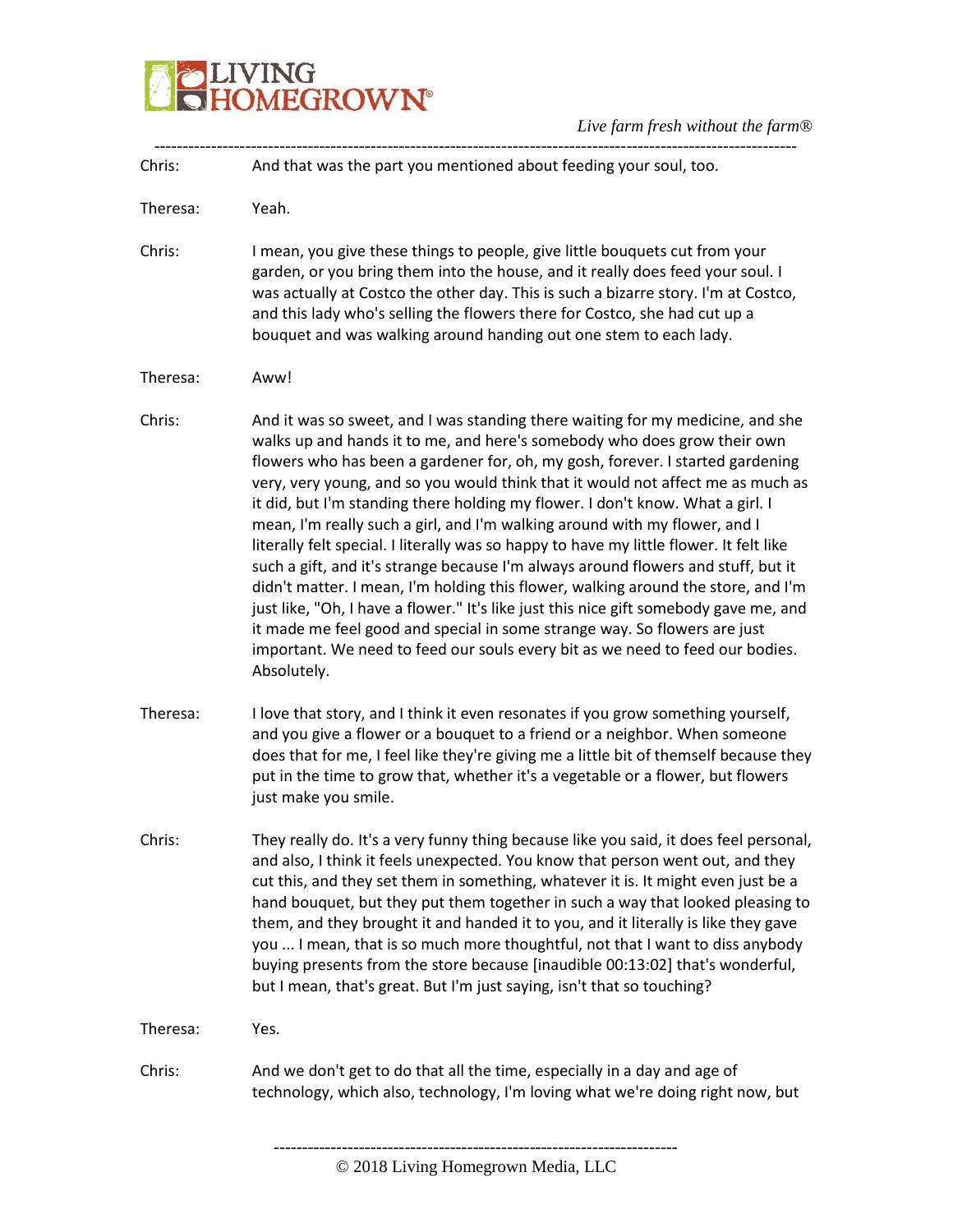### **BELIVING**<br>**BELIVING**<br> **BELIVING**

|          | I'm not able to stand here and touch your leg as I talk to you  not in a creepy<br>way.                                                                                                                                                                                                                                                                                                                                                                                                                                                                                                                                                                                                                                                                                                                                                                                                                                                                                                                                                                                                                                                                                                                                                                                                            |
|----------|----------------------------------------------------------------------------------------------------------------------------------------------------------------------------------------------------------------------------------------------------------------------------------------------------------------------------------------------------------------------------------------------------------------------------------------------------------------------------------------------------------------------------------------------------------------------------------------------------------------------------------------------------------------------------------------------------------------------------------------------------------------------------------------------------------------------------------------------------------------------------------------------------------------------------------------------------------------------------------------------------------------------------------------------------------------------------------------------------------------------------------------------------------------------------------------------------------------------------------------------------------------------------------------------------|
| Theresa: | I totally knew what you meant there, Chris. No problem.                                                                                                                                                                                                                                                                                                                                                                                                                                                                                                                                                                                                                                                                                                                                                                                                                                                                                                                                                                                                                                                                                                                                                                                                                                            |
| Chris:   | But you know what I mean, right?                                                                                                                                                                                                                                                                                                                                                                                                                                                                                                                                                                                                                                                                                                                                                                                                                                                                                                                                                                                                                                                                                                                                                                                                                                                                   |
| Theresa: | Yes. Totally.                                                                                                                                                                                                                                                                                                                                                                                                                                                                                                                                                                                                                                                                                                                                                                                                                                                                                                                                                                                                                                                                                                                                                                                                                                                                                      |
| Chris:   | The warm smiles and stuff  We're over technology. So when someone hands<br>you flowers, that's just such a connection. It's so grounding. So I agree with you<br>anyway.                                                                                                                                                                                                                                                                                                                                                                                                                                                                                                                                                                                                                                                                                                                                                                                                                                                                                                                                                                                                                                                                                                                           |
| Theresa: | Absolutely. And I think we should back up a little bit and go into some<br>definitions because sometimes where I start talking about heirlooms with<br>people, they're not exactly sure what I mean. So I think we should probably,<br>first, back up and talk a little bit about what is an open-pollinated plant versus a<br>hybrid and then how that fits into an heirloom.                                                                                                                                                                                                                                                                                                                                                                                                                                                                                                                                                                                                                                                                                                                                                                                                                                                                                                                     |
| Chris:   | Okay. So heirloom flowers, they're most often  I say this because I'm going to<br>give you a couple definitions. They're most often defined as open-pollinated<br>plants. So what that means is the plant flowers have been naturally pollinated<br>by insects or birds, mammals, the wind, what have you. Seeds produced by<br>open pollination will produce future plants that look and perform like their<br>parent. So in other words, they breed true. That's how we describe that. So,<br>well, let's back up to the hybrids. So a hybrid is the resulting offspring of two<br>different plant varieties that people put together. They're created so we can<br>produce a desired trait. So maybe we want larger flowers or fruit or plant<br>height, [inaudible 00:14:46] shorter, taller. So hybrid varieties, they have a<br>closely related gene pool, and it leaves very little genetic diversity in the plant,<br>and they have the kind of  You have to keep repeating that in order to get that<br>really cool little plant you liked. If you really like this flower that was that hybrid<br>creation, the seeds from that are not going breed true. They're going to be<br>thrown back to something in their history, something else genetic back there.<br>You don't really know. |
| Chris:   | Now, that doesn't mean they're not going to be beautiful. That doesn't mean<br>they're undesirable. It's just not going be what you expected. You grew some<br>dinner plate plant, a flower, and that is not what you're going to get. So you'd<br>have to breed those two parents together again in order to do that again,<br>whereas you wouldn't have to do that with the open-pollinated. So the<br>heirlooms-                                                                                                                                                                                                                                                                                                                                                                                                                                                                                                                                                                                                                                                                                                                                                                                                                                                                                |
| Theresa: | And oh, let's just say, right  real quick, so people don't get confused. A hybrid<br>is also not GMO. That's not what we're talking about here. So GMO-                                                                                                                                                                                                                                                                                                                                                                                                                                                                                                                                                                                                                                                                                                                                                                                                                                                                                                                                                                                                                                                                                                                                            |
|          |                                                                                                                                                                                                                                                                                                                                                                                                                                                                                                                                                                                                                                                                                                                                                                                                                                                                                                                                                                                                                                                                                                                                                                                                                                                                                                    |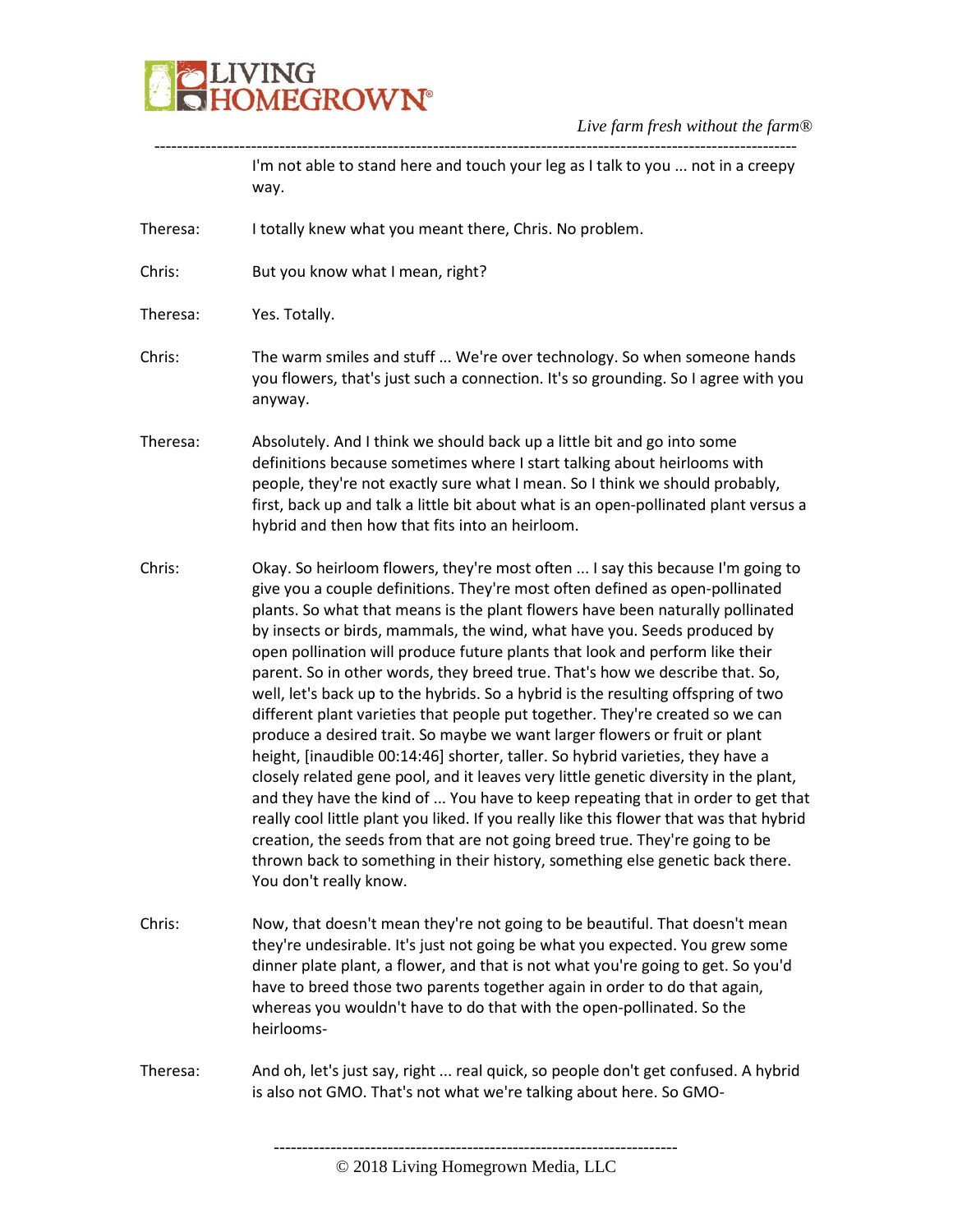

| Chris:   | I meant to say that.                                                                                                                                                                                                                                                                                                                                                                                                                                                                                                                                                                                                                                                                                                                                                                                                                                                                                                |
|----------|---------------------------------------------------------------------------------------------------------------------------------------------------------------------------------------------------------------------------------------------------------------------------------------------------------------------------------------------------------------------------------------------------------------------------------------------------------------------------------------------------------------------------------------------------------------------------------------------------------------------------------------------------------------------------------------------------------------------------------------------------------------------------------------------------------------------------------------------------------------------------------------------------------------------|
| Theresa: | Yeah. Yeah. So a GMO does not happen in nature, where a hybrid is a cross<br>between two things, but it's done in a way that a bee would do it. It's cross-<br>pollinated. Like if you had two different types of stone fruit, you can cross-<br>pollinate them to create a different tree, but it was done in the same way that a<br>bee would do it. The breeders do it on purpose, but it's done in the same way as<br>a bee, where a GMO is where they are going in, and they're messing with the<br>genetics, and it would never happen in nature. So yeah, just so people<br>understand. I don't want them to be confused, and I want them to understand.<br>All right. So we have open-pollinated.                                                                                                                                                                                                           |
| Chris:   | And I'm glad you said that because I meant to throw that in there, but I was<br>[inaudible 00:16:21]. Well, I did because I want people to understand that when<br>we talk about heirlooms  This is really important to me. When I talk about<br>heirlooms and my love for heirlooms, in no way am I demonizing hybrids. I grow<br>hybrids. I have a flower farm, okay? So we have to grow some hybrids because<br>some of them just are really stoic. I mean, they are very sturdy for a long time in<br>vases and such, and we will grow hybrids, and I love them. Nothing wrong with<br>that. It's just that heirlooms are special, and so there's reason to talk about<br>them and to keep them going. And yeah, the GMOs, whether you demonize<br>them or not, whatever that is, it is definitely not  GMOs can be in hybrids, but<br>that doesn't mean every hybrid has GMO. So it's kind of weird, but yeah. |
| Theresa: | Right. Right. It gets a little confusing. Right. Right.                                                                                                                                                                                                                                                                                                                                                                                                                                                                                                                                                                                                                                                                                                                                                                                                                                                             |
| Chris:   | It does. It does, but-                                                                                                                                                                                                                                                                                                                                                                                                                                                                                                                                                                                                                                                                                                                                                                                                                                                                                              |
| Theresa: | No. But yeah. Absolutely. And I know you don't demonize hybrids. I grow<br>hybrids, also, but when we talk about open-pollinated, when we're talking<br>about saving the seeds, it's because you're passing down a seed that will<br>absolutely reproduce what you grew. It matches the parent plant, and a hybrid<br>will not. You just kind of get the luck of the draw of what will happen when you<br>plant that seed. So that's why people are so passionate about saving open-<br>pollinated seed because they stay true to the parent, and they're passed down<br>through generations. Okay. So now, sorry to interrupt you, but  So now, we<br>can go on.                                                                                                                                                                                                                                                   |
| Chris:   | No. I think this is such a good topic because honestly, some of those hybrids, by<br>the way, are patented by companies. So I just want to point that out.                                                                                                                                                                                                                                                                                                                                                                                                                                                                                                                                                                                                                                                                                                                                                          |
| Theresa: | That's true.                                                                                                                                                                                                                                                                                                                                                                                                                                                                                                                                                                                                                                                                                                                                                                                                                                                                                                        |
| Chris:   | Some of them are patented. So, okay. So the heirlooms, now, are sort of a<br>subset of those open-pollinated plants. So most people consider a plant and                                                                                                                                                                                                                                                                                                                                                                                                                                                                                                                                                                                                                                                                                                                                                            |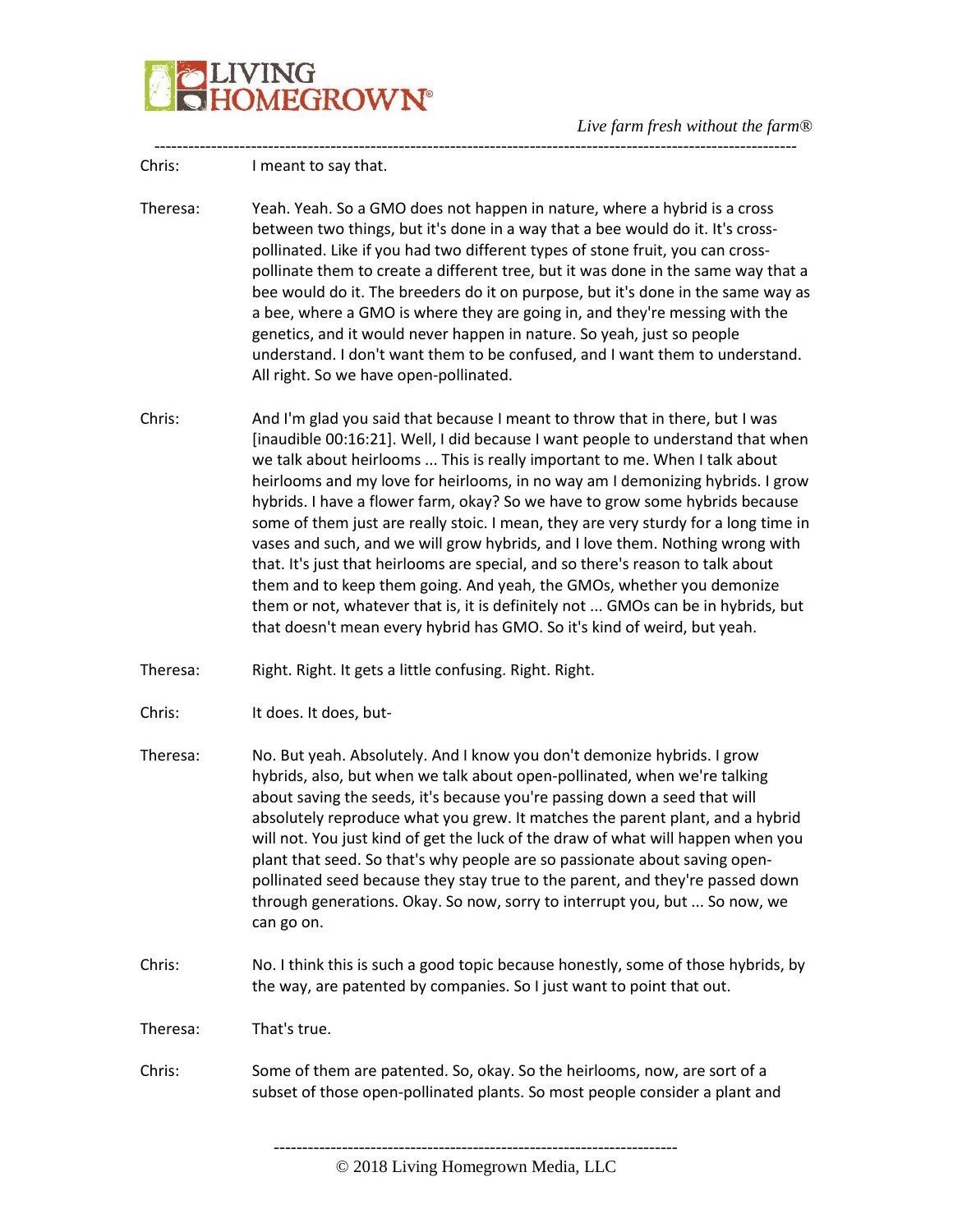

heirloom if they've been cultivated and handed down through the generations for 50 to 100 years. Now, most purists, people who are really, really into this, they're going to say the plant must be at least 100 years old. Sadly, there's no hard and fast rule to that sort of thing. This is all sort of what people say and talk about. You just have to kind of let go of the control freaky thing and go with it. You know what I mean? Just deal with it. Some people say ... Oh, and other people use 1951 as a marker, if they were produced before 1951, and everyone's growing them because that's when the seed companies began really heavily marketing hybrid seeds that they were creating.

Chris: So you see this stuff starting to waver like, "Oh, I guess that's an heirloom." But a lot of them are very clearly heirlooms, and I've mostly discussed that in the book, and then also, an additional heirloom ... I know this gets really sort of tricky, but there are ancient hybrids that are considered heirlooms, okay? So old garden roses, okay? Some of them have been bred, oh, my goodness, ages ago, and most rose enthusiasts would consider any cultivar that was bred before 1867, which is when the first modern rose was introduced, to be an heirloom variety. Other species, like , say, Japanese anemone, [inaudible 00:19:23] ... I think that's how you say it. I say [inaudible 00:19:26], which was introduced in 1858. Well, that's an heirloom. I don't care. I don't even care. That's an heirloom. That's an old plant, dude, and that's handed down and handed down. That is an heirloom, and yet, it was a hybrid.

-----------------------------------------------------------------------------------------------------------------

- Chris: Anyway. So that's a little tricky, but at the same time, you just can't get hung up on it. The fact is old plants that are handed down from family to family member, down generations, they also refer to them as passalong plants, which I wish I had coined that term because I think that is so cool.
- Theresa: I love that term. That's such a good term.
- Chris: There's a plantsman and garden writer, Allen Lacy, who actually coined that term, and Steve Bender and Felder Rushing sort of revived that and brought that to the forefront and shared with everybody in a book they'd written, and you talked about these passalong plants, which is the name of their book. Yeah, it's a wonderful book.
- Theresa: So define what is a passalong plant. What do you mean by that when you say passalong plant?
- Chris: What that means is basically a plant ... Honestly, it's not just heirlooms because it would just be any open-pollinated plant that's handed down from gardener to gardener. They just call them passalong plants because they realize when they save their seed and hand them to the neighbor, they are going to breed true, and that is true for open-pollinated varieties. So a lot of the times, you're not going to be able to get some of these unless they are passed along. It's amazing.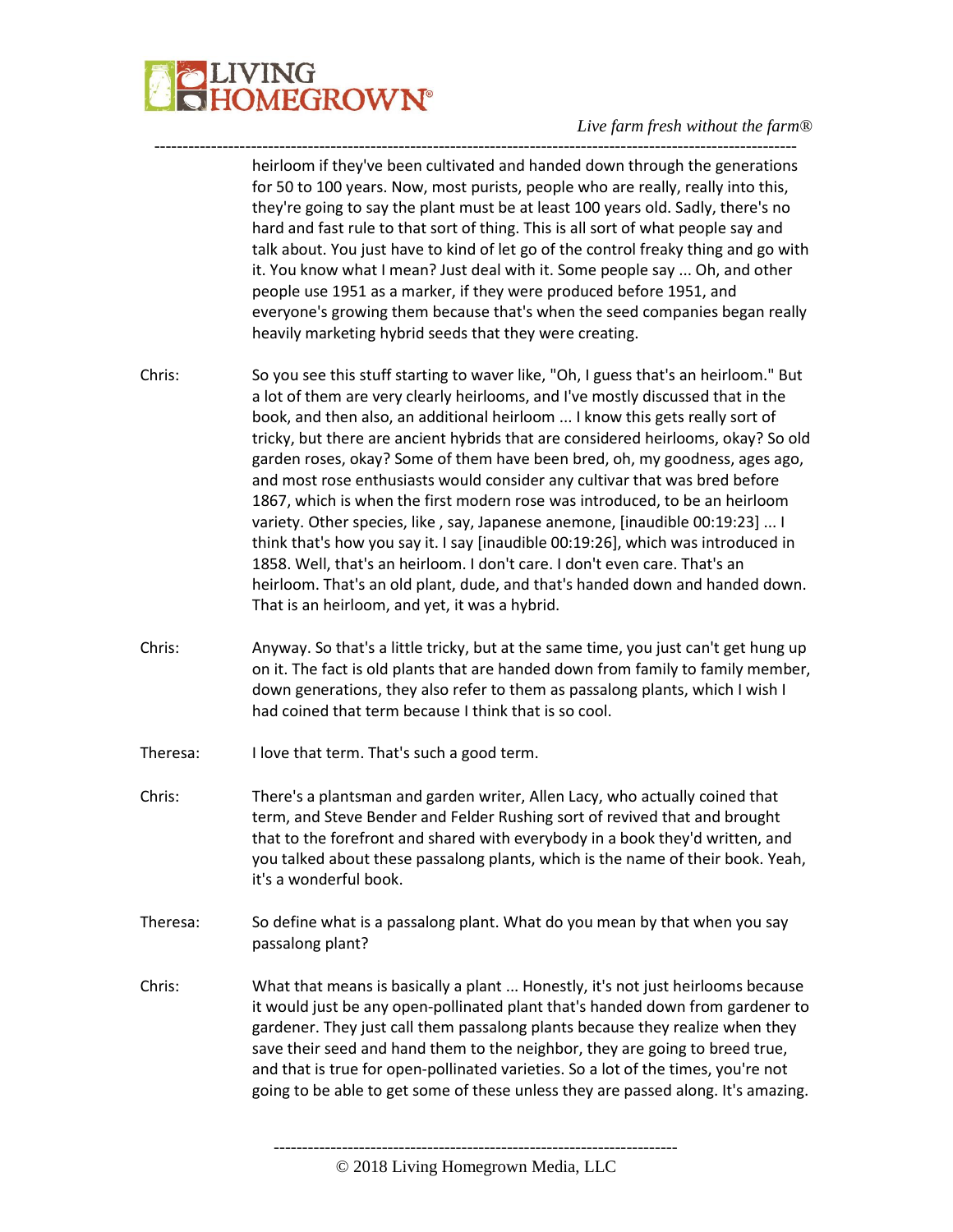## LIVING<br>HOMEGROW**N°**

#### *Live farm fresh without the farm®*

Or maybe it'll be one seed company you find with something, but they're sold out. The only way you're going to get them is through your fellow gardeners. So it's what's really kind of exciting. Here's a funny thing. We all become part of that history. We don't think about that because we're here, and we're living, and we're breathing, and we don't think about that we are part of that history. So when you get something really cool from a neighbor or a friend or a family member, it's really great to write that down wherever, on the seed pack that you're keeping or what ever, in a diary, a garden journal because you will become part of that history.

Chris: We talk about how grandma got this from her great-grandmother or her old neighbor in Italy who handed this over. We're like, "That is so cool." That's what someone's going to say about our old bones that are going to be in the ground. That's true, though. It's true. They're going to say that. They're going to say, "My great-grandmother got it," and so that's who you'll be. So it's also important to remember how they came to you. How did you become part of this plant's history? Because seven generations from now, they're going to be saying, "Hey, this is how it got to me," and you're part of that. So I think that's exciting. That's a real exciting part to me.

-----------------------------------------------------------------------------------------------------------------

- Theresa: I agree, and it kind of almost becomes part of your genealogy if you have gardeners in your family that these are seeds that were passed down, like you said, that someone brought over on the boat, and people really did do that. They would sew seeds into their clothes so that they could bring part of their hometown or their home country over here with them, and then those seeds are passed own. So there's so many wonderful stories with some of these heirlooms. It makes it really fun. I think aside from that, the other benefit that I find from heirloom flowers is that they have so many unusual characteristics that maybe kind of fell out of favor. They might've had a fragrance that was awesome, but a hybrid came along that maybe had a better color or something, and it became popular, and then that heirloom falls out of favor, but it's still so valuable, and so, when we discover these, either through friends or through books like yours or seed catalogs, and we go, "Oh, wow. I did not even know that that flower came in that color or had a fragrance," because the hybrids maybe don't have a fragrance. So that, I think, is one of the things that's kind of fun to discover is the unusual characteristics.
- Chris: Well, that's true, and you touched on exactly one of the main things that did happen, is that many of the plants do lose their fragrance because we wanted them to be able to travel. We wanted them to last longer. We wanted them to be bigger, perform better, get stronger, become brighter, and so we took away a lot of the scent and things like that. So that really is one of the things. One of the other things ... This is interesting, and this is basically just with the snapdragons, but snapdragons, if you've ever played with the old ones ... The originals is open-pollinated varieties. When you pull of the flower head, you can put your fingers inside the back of it and make it snap like a dragon's mouth.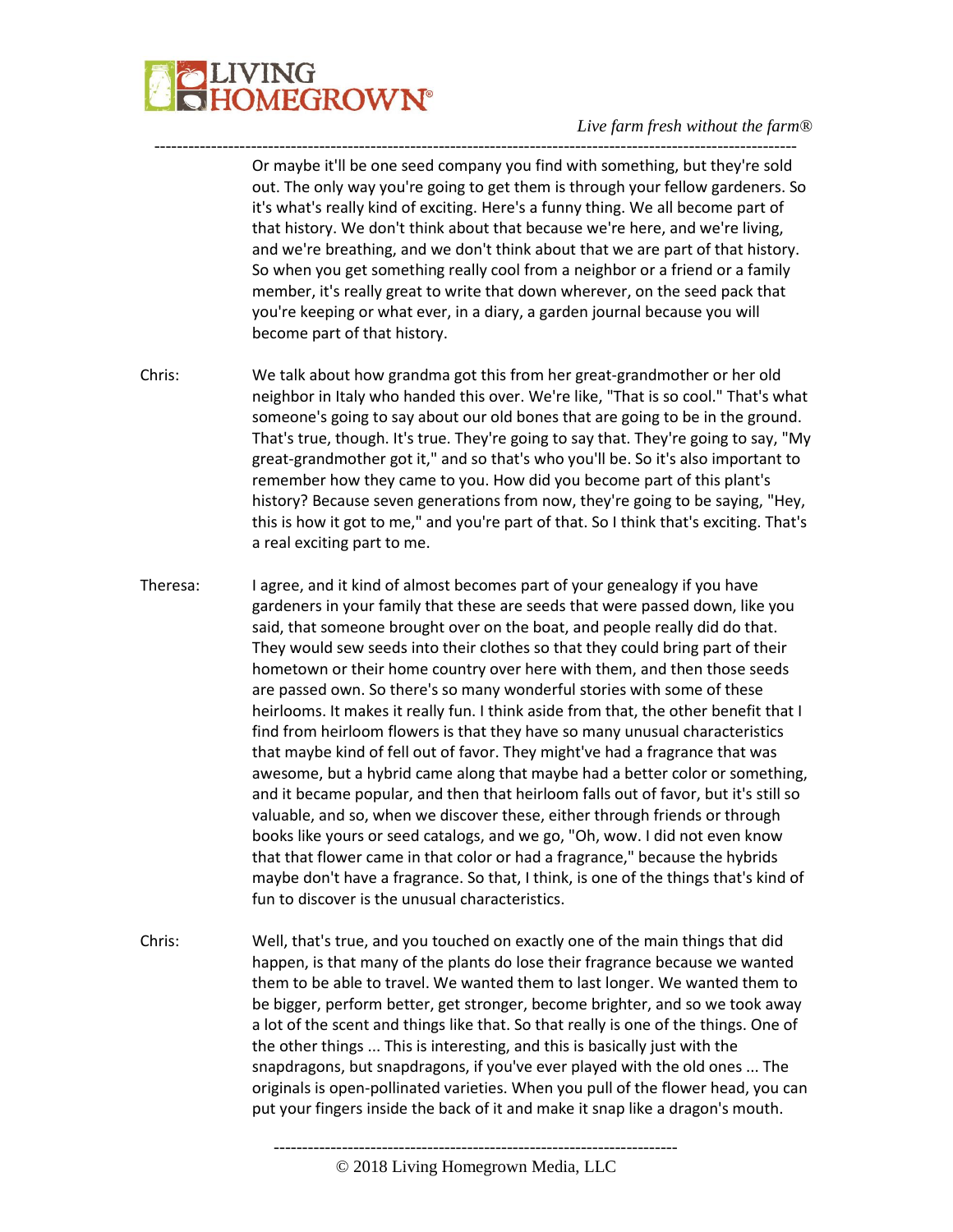

----------------------------------------------------------------------------------------------------------------- They open and shut. So it's really cute. It's the thing kids would do and play with them.

- Chris: Well, what ended up happening was we ended up wanting them to be a little bit bolder, better, double up on those blooms, things like that, and this is interesting. The types that were bred were called butterfly types, and those don't snap anymore. They're beautiful, but they don't snap. That was one of them, though, I believe, though ... This is also very interesting, and it's not normal. They actually bred them so they would have a scent. Snapdragons never did.
- Theresa: Oh, how funny.
- Chris: So to get them to have the scent ... They have the scent, but they no longer snap, which was still an old-fashioned characteristic. I'm not saying one's better than the other. It's just that you do find these surprising things that were available and were around and did other things, and you didn't know. But usually, the fragrance is the first thing to go when they're trying to create these things. So-
- Theresa: Yeah, I definitely noticed.
- Chris: [inaudible 00:24:49]
- Theresa: Yeah. Yeah. I like fragrance, too. I definitely noticed that has happened a lot with a lot of different flowers. I'm sure as you wrote this book it was really hard to pick your favorite, but I wanted to ask you as you were researching all the different flowers, did you have any favorites that kind of stood out to you?
- Chris: One of my favorite ones, which is not very ... It's unusual, and it sort of ... In some ways, you would think, "Well, would you really bring that in and put it in a vase?" And yeah, you would. It's super cool. With all the other flowers, it really adds something texturally and dramatic, is Love-Lies-Bleeding, which is Amaranthus caudatus, and it is so cool, and it grows like a weed. I think it's like one of those weedy plants, but when it is in a soil that it likes, which is usually not a great soil. I mean, it's just sort of very, very easy to grow by seed, and it grows really tall and drapes down, and these beautiful, gorgeous, pendulum ... They're these tassels, these long, red tassels, and so Love-Lies-Bleeding, which actually looks like someone had stuck someone with a knife, and the blood's pouring out, but it is absolutely stunning, and I have walked through gardens.
- Chris: It doesn't always grow as tall as I would like it to in some places, and I think that's just a matter of finding its perfect spot, but it always grows, but I've seen them so tall. They're taller than me, and they're just draping down, and you're walking by them, and they're just fabulous, and they make great cut flowers.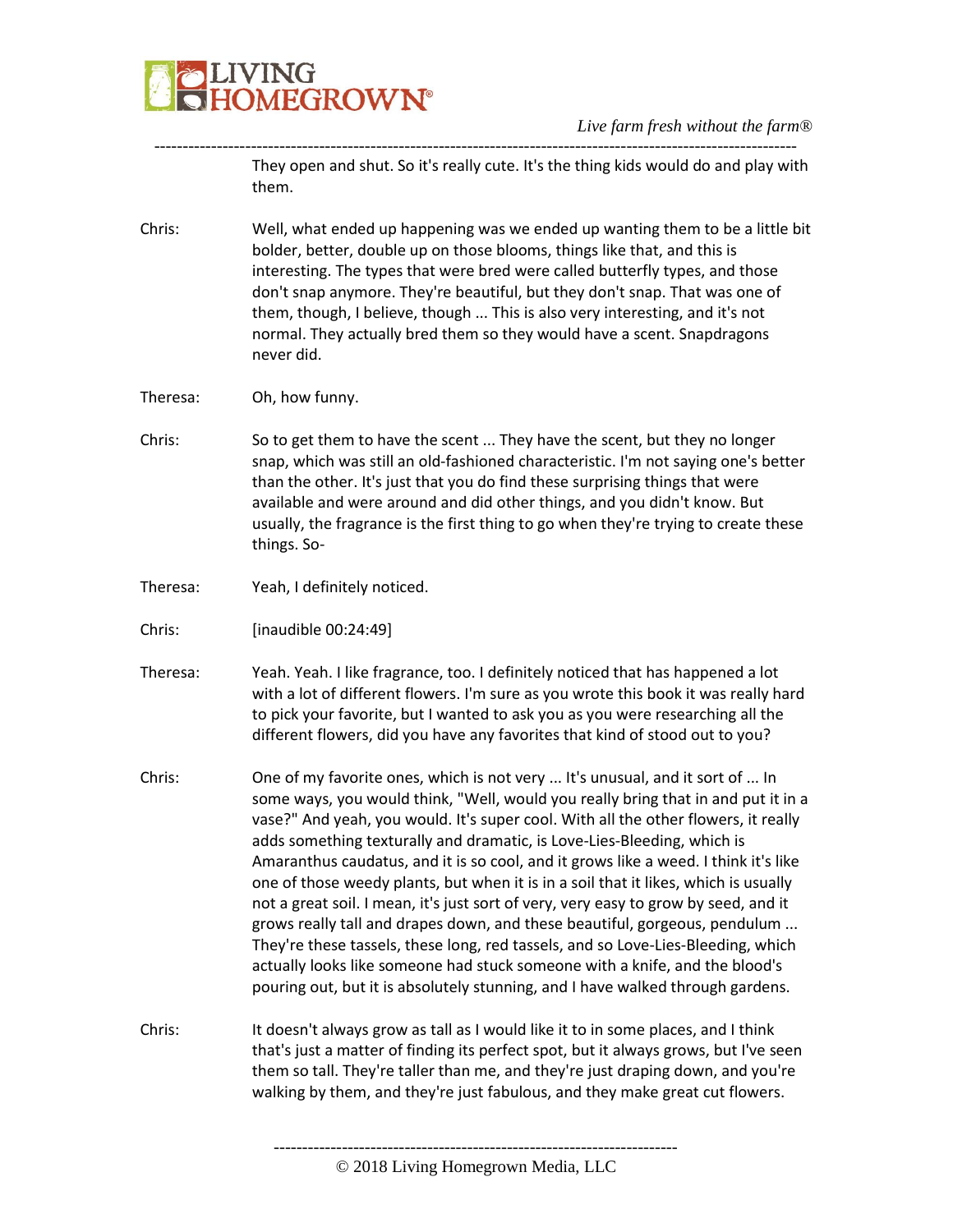

----------------------------------------------------------------------------------------------------------------- You put them at the base of a flower arrangement. They're stunning. I mean, it's just ... They're very cool. So I really like that because it's different, and actually, it's a grain.

- Theresa: Oh, I didn't even know that.
- Chris: Yeah. It was a grain that the Aztecs and the Greeks and everything all ate it and decorated with it and everything. So it's a very cool plant, and I think, mostly, you would have to buy it by seed because I think I found one nursery in the Sacramento area that did have it, but for the most part, I've had to do it by seed. So ... And-
- Theresa: But it's easy to grow, so we would be ...
- Chris: It is.
- Theresa: Yeah.
- Chris: It is easy to grow, and that's why I don't mind so much telling people about it because it's not like ... You're not going to have a hard time growing it. That's for sure. So the other thing I really like are stocks. That's my favorite scent in a flower, actually.
- Theresa: Ah. Okay.
- Chris: Yes. I love the sort of carnation smell, that very spicy ... I don't want to say cinnamon-y, but it's just a very spicy, sweet smell, and I love that and stock. Oh, my gosh. It is potent. I mean, if you grow that by your front door, it is absolutely amazing. So that's one of my favorite ones. It's easy to grow. It's a cool weather plant. For us in California, you've really got to focus on growing it sort of towards the winter and then also at the very beginning of the fall because once our sunny weather hits, it kind of fries it.
- Theresa: Yeah. It doesn't do so well in California's heat, but where I used to grow a stock was when we had window boxes. I grew it in there, and oh, my gosh.
- Chris: Isn't it beautiful? Oh.
- Theresa: Yes. And you open up the windows, and then the breeze would blow in the fragrance.
- Chris: Oh, it's so beautiful. It really is, and also, depending on where you're at in California, I would think that southern California would have an extremely hard time. I'm in northern California in the foothills, and we just moved to a new farm, actually, and a little way above me, we moved down from there. They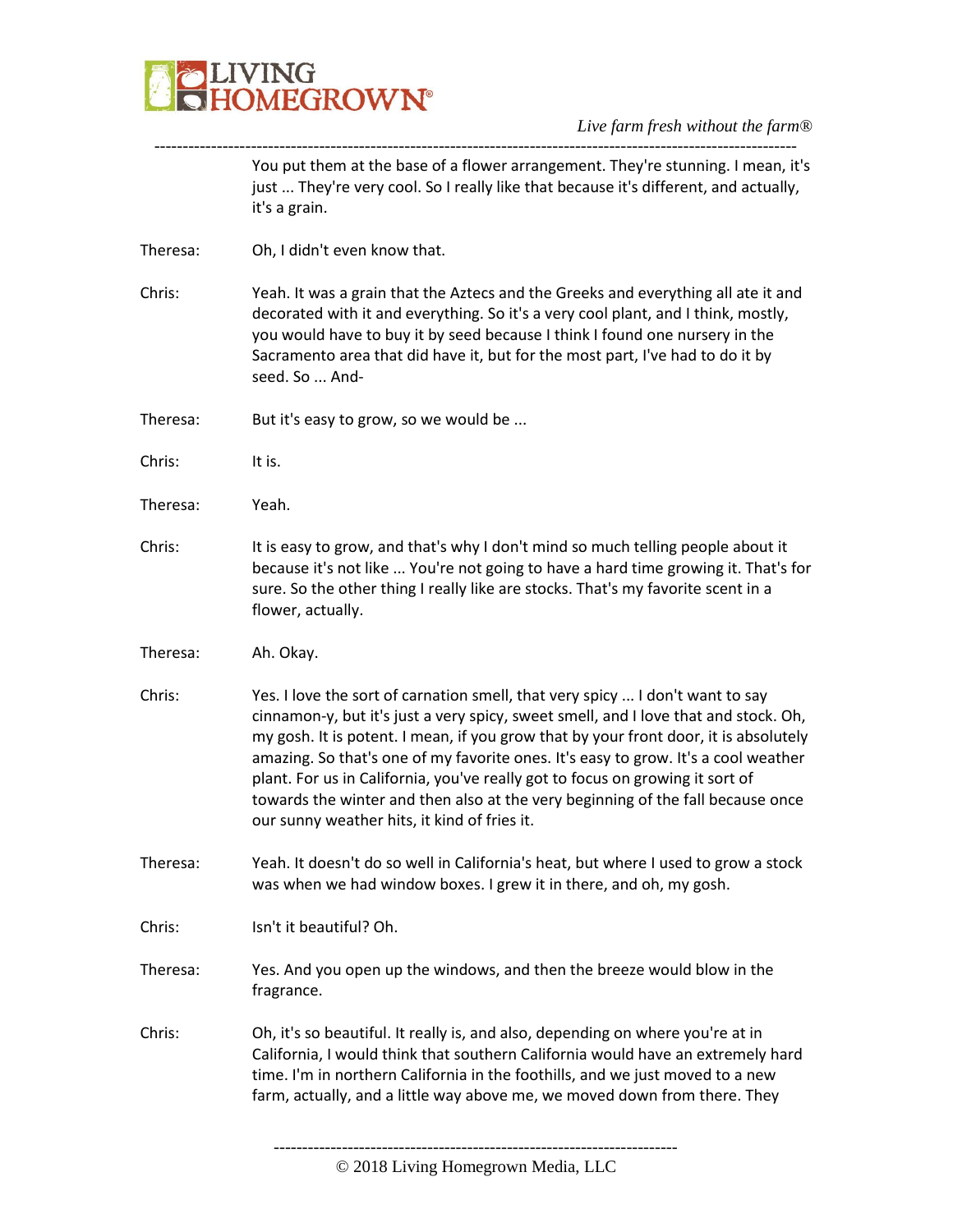# **LIVING<br>HOMEGROWN®**

#### *Live farm fresh without the farm®*

actually get snow. So we have a little bit longer of cooling. So we, sometimes, can do it, but we don't do it as well as other states. But the point is that they're wonderful. They smell delicious. They're not hard to grow, and I can't believe this fragrance, and they're lovely. They're very lovely old-fashioned flowers. They're just gorgeous.

Chris: And then Zinnias, and I want to mention Zinnias, as boring as that may sound because Zinnias are like, "Yeah, yeah. Everyone grows Zinnias." But here's the thing about them. A, they're easy to grown. I mean, you fall off a log and grow them. They love to grow, and they are ... Well, first of all, there's so many different colors and types. Some are just really big, fat, handsome, or tiny. They're, for the most part, cut and come again. So I know there's a variety called that, but mostly Zinnias do that anyway. You cut them. More take their place. It's so much fun, and they have a long season, a long growing season, but they, also ... really important to me. They hold up in vases. These guys hold up like I cannot believe. I'm replacing other flowers, and these guys, oh, two weeks down the road, they're still sitting there. I'm like, "Are you kidding me?" Yeah, and of course, you want to recut the stem a little bit so it can take up more water and stuff, but my point just being that they hold up a long time. They're easy to grow. Butterflies love them, and they're lovely in your garden. There's little cheerful heads everywhere.

-----------------------------------------------------------------------------------------------------------------

- Chris: I mean, I think they're ... I don't even think sunflowers are ... Sunflowers are so cheery and wonderful, and you just smile when you see them and stuff, but I think Zinnias are the same way. I really do, and I swear, everybody can grow them. I know in some states where there's a lot more moisture than there is in California, if you plant them too close together, you might get a mildewy problem, a powdery mildew. We don't tend to get them too much here because we're a little bit ... we don't have as much humidity. So the funguses don't really want to grow as much, but ... So you do want to give them a little room, but they're wonderful, and like I said, they're easy to grow. So they are one of my favorites because they're one of my go-to.
- Theresa: And that's really good to know about the spacing because here in ... I'm in southern California, so I didn't realize that they could get mildew, but yeah. If you have some space so they can get some circulation, that's a really good tip.

Chris: Exactly.

Theresa: So you, also ... I noticed just as I was thumbing through that a lot of the heirlooms were also really good as dried flowers, and I love dried flowers because then, of course, they last longer with the color. So would it be hard to have you pick what's your favorite flower that could also be a dried flower?

> ----------------------------------------------------------------------- © 2018 Living Homegrown Media, LLC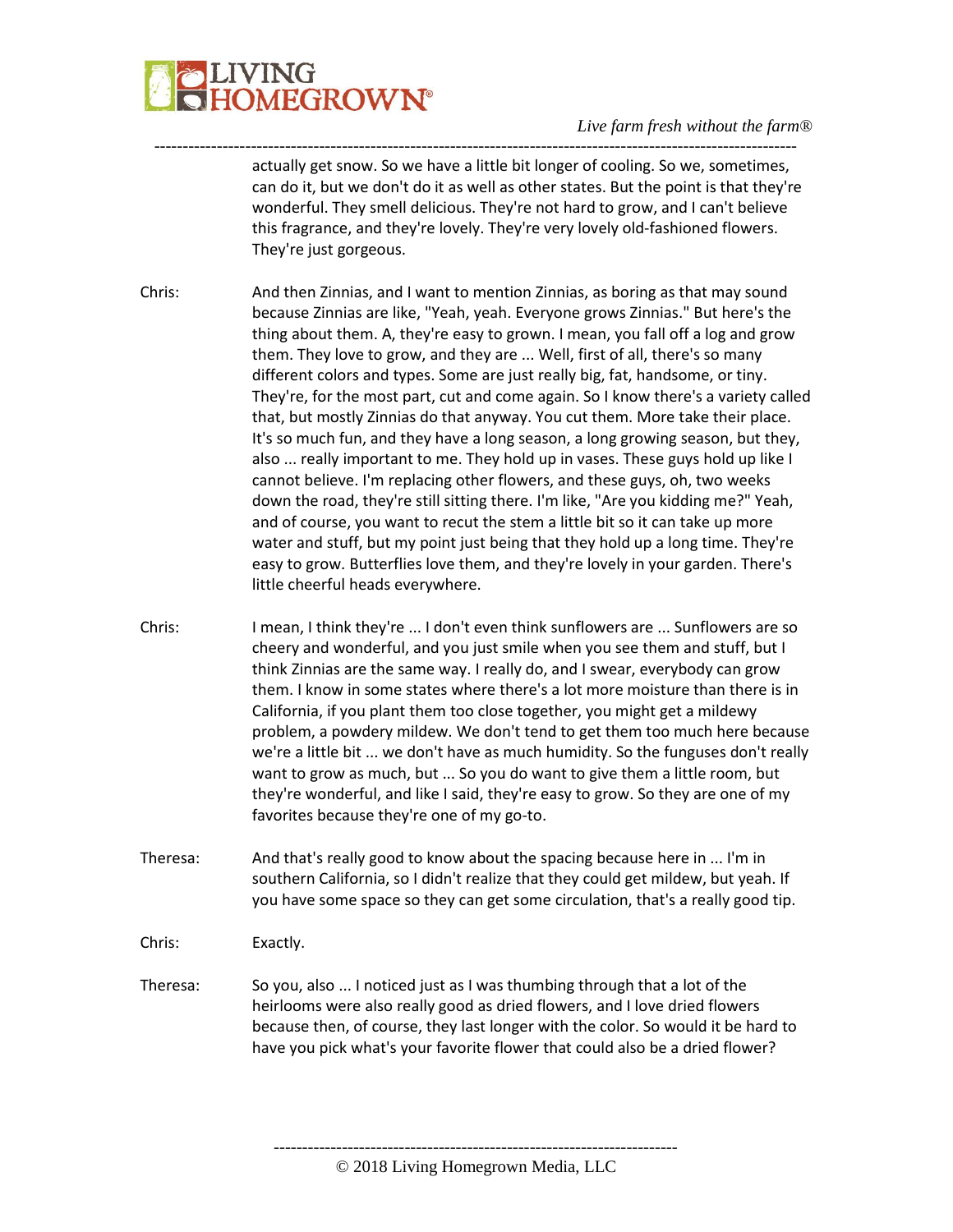

*Live farm fresh without the farm®* -----------------------------------------------------------------------------------------------------------------

| Chris:   | It's straw flowers. Straw flowers are so amazing! If you have not grown straw<br>No, you have to grow them. No, you have to. I don't care. Everybody [crosstalk<br>00:31:05                                                                                                                                                                                                                                                                                                                                                                                                                                                                                                                                                                                                                                                                                                                          |
|----------|------------------------------------------------------------------------------------------------------------------------------------------------------------------------------------------------------------------------------------------------------------------------------------------------------------------------------------------------------------------------------------------------------------------------------------------------------------------------------------------------------------------------------------------------------------------------------------------------------------------------------------------------------------------------------------------------------------------------------------------------------------------------------------------------------------------------------------------------------------------------------------------------------|
| Theresa: | They don't look real. They look like your-                                                                                                                                                                                                                                                                                                                                                                                                                                                                                                                                                                                                                                                                                                                                                                                                                                                           |
| Chris:   | They don't.                                                                                                                                                                                                                                                                                                                                                                                                                                                                                                                                                                                                                                                                                                                                                                                                                                                                                          |
| Theresa: | Yeah.                                                                                                                                                                                                                                                                                                                                                                                                                                                                                                                                                                                                                                                                                                                                                                                                                                                                                                |
| Chris:   | They don't. And so what happens is  Okay, they're great "dried"  quote,<br>unquote, dried flowers, but, dude, they're born dried, right? They're born dried.                                                                                                                                                                                                                                                                                                                                                                                                                                                                                                                                                                                                                                                                                                                                         |
| Theresa: | They are.                                                                                                                                                                                                                                                                                                                                                                                                                                                                                                                                                                                                                                                                                                                                                                                                                                                                                            |
| Chris:   | It's crazy. It's like  So they open up, and I swear to you. Every time, I'm<br>amazed. Every single time, I'm amazed when they open up. So they're so<br>pleasing. I love them. One thing about them, though, is that their stems don't<br>dry well. So what happens is when you cut them for drying, because they'll last<br>forever after that as long as you don't crush them, you either can use them<br>The stems will dry and shrivel up, and they will kind of be gone. They don't hold<br>up at all. They just fly away, and then you have the heads. So that's great if you<br>were to, say, glue them to something. You could use them that way, but if you<br>wanted them to stay with the long stems for a dried arrangement, you would<br>want to take floral wire and actually stick the wire through the bottom of the<br>head and back down again and make a fake stem for yourself- |
| Theresa: | Oh, okay.                                                                                                                                                                                                                                                                                                                                                                                                                                                                                                                                                                                                                                                                                                                                                                                                                                                                                            |
| Chris:   | and then that dried stem will fall off, but you'll still have a stem with a flower<br>on it albeit the stem is wire, but you have to do it that way. But I love them.<br>They grow well. There's so many different colors. The pure white is so white,<br>and they're so cool. I have to have those in my garden, and again, they're great<br>for even the flower farm because then, you can have all these dried flowers and<br>sell them in the winter as dried. So that's always-                                                                                                                                                                                                                                                                                                                                                                                                                 |
| Theresa: | Ah. Yeah.                                                                                                                                                                                                                                                                                                                                                                                                                                                                                                                                                                                                                                                                                                                                                                                                                                                                                            |
| Chris:   | Yeah. That's always nice. [inaudible 00:32:32]                                                                                                                                                                                                                                                                                                                                                                                                                                                                                                                                                                                                                                                                                                                                                                                                                                                       |
| Theresa: | Yeah. Oh, that's really good. I just have to say I'm still laughing that you said,<br>"Dude, they're born dried."                                                                                                                                                                                                                                                                                                                                                                                                                                                                                                                                                                                                                                                                                                                                                                                    |
| Chris:   | They are, though. Oh, my gosh. I don't know how to explain it.                                                                                                                                                                                                                                                                                                                                                                                                                                                                                                                                                                                                                                                                                                                                                                                                                                       |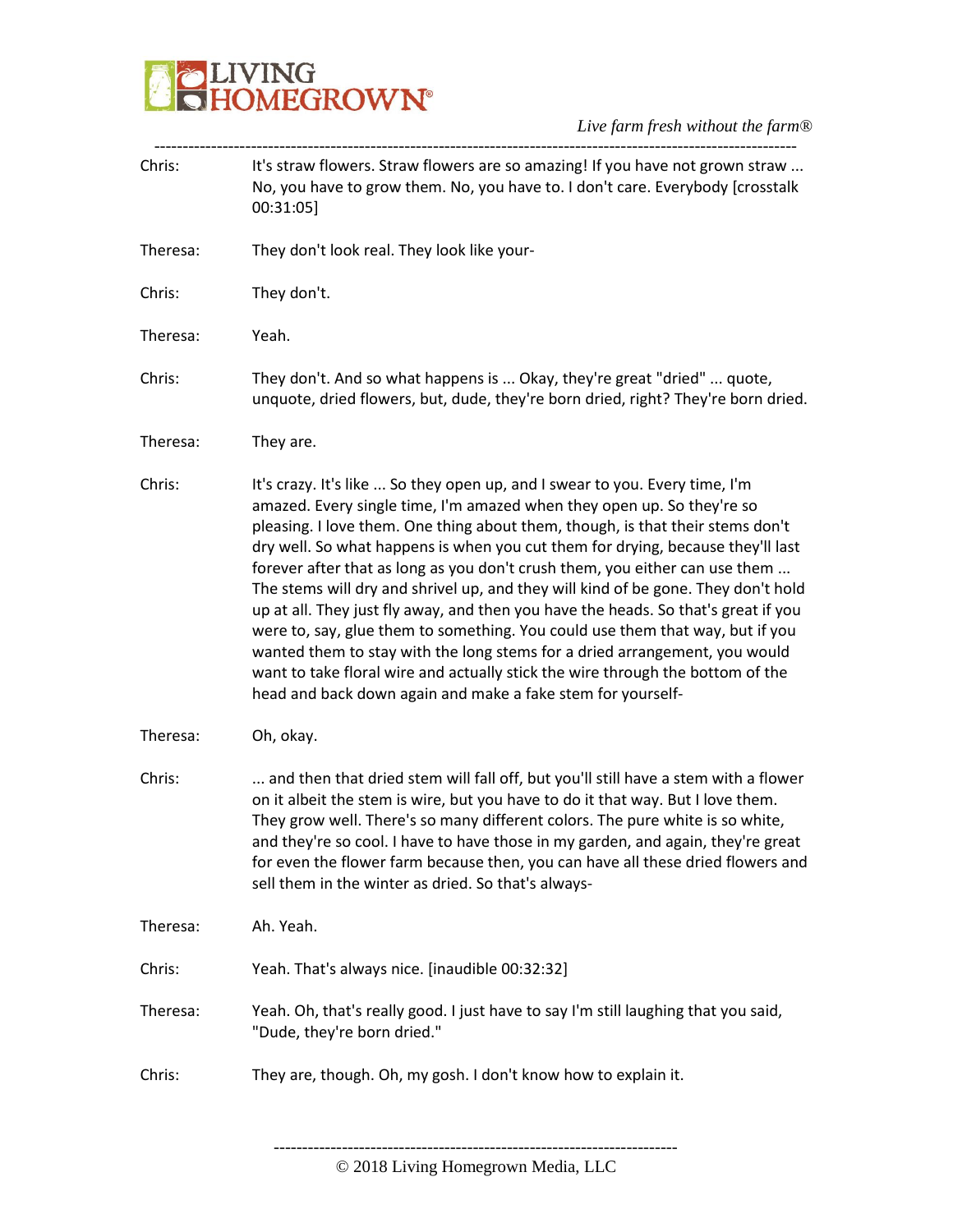### **BELIVING**<br>**BELIVING**<br> **BELIVING**

| Theresa: | No, I remember when they grew. The first time I ever grew them, I kept<br>touching them. As they're in the garden, I'm like, "These are alive, but they're<br>dry."                                                                                                                                                                                                                                                                                                                                                                                                                                                                                                                                                                                                                                                                                                                                                                                                                                                                                                                                                                                                                                                                                                                                                                                                                                                                                  |
|----------|------------------------------------------------------------------------------------------------------------------------------------------------------------------------------------------------------------------------------------------------------------------------------------------------------------------------------------------------------------------------------------------------------------------------------------------------------------------------------------------------------------------------------------------------------------------------------------------------------------------------------------------------------------------------------------------------------------------------------------------------------------------------------------------------------------------------------------------------------------------------------------------------------------------------------------------------------------------------------------------------------------------------------------------------------------------------------------------------------------------------------------------------------------------------------------------------------------------------------------------------------------------------------------------------------------------------------------------------------------------------------------------------------------------------------------------------------|
| Chris:   | They're not.                                                                                                                                                                                                                                                                                                                                                                                                                                                                                                                                                                                                                                                                                                                                                                                                                                                                                                                                                                                                                                                                                                                                                                                                                                                                                                                                                                                                                                         |
| Theresa: | Yeah. I know. It's really weird.                                                                                                                                                                                                                                                                                                                                                                                                                                                                                                                                                                                                                                                                                                                                                                                                                                                                                                                                                                                                                                                                                                                                                                                                                                                                                                                                                                                                                     |
| Chris:   | Oh, it's a very strange phenomenon, and so what makes them so fun  See, I<br>think, in my opinion, they would be super exciting to show children because<br>that's weird. [inaudible 00:33:05] Well, and the other thing I love to show<br>children  because I used to  When I taught 4-H, I did a gardening class, and<br>to get the boys in there, I wanted them to see that gardening is not just for girls,<br>not at all, in fact, and it was funny because I would lure them in, in October with<br>the Venus flytraps.                                                                                                                                                                                                                                                                                                                                                                                                                                                                                                                                                                                                                                                                                                                                                                                                                                                                                                                        |
| Theresa: | Oh, yes.                                                                                                                                                                                                                                                                                                                                                                                                                                                                                                                                                                                                                                                                                                                                                                                                                                                                                                                                                                                                                                                                                                                                                                                                                                                                                                                                                                                                                                             |
| Chris:   | So they would join my group just so they could do the man-eating plant. It was<br>super [inaudible 00:33:28]. Anyway, but I could see the straw flowers being like<br>that. It's just fascinating. And the other one is Lunaria annua, which is the<br>honestly plant or money plant.                                                                                                                                                                                                                                                                                                                                                                                                                                                                                                                                                                                                                                                                                                                                                                                                                                                                                                                                                                                                                                                                                                                                                                |
| Theresa: | Oh, yes.                                                                                                                                                                                                                                                                                                                                                                                                                                                                                                                                                                                                                                                                                                                                                                                                                                                                                                                                                                                                                                                                                                                                                                                                                                                                                                                                                                                                                                             |
| Chris:   | Love this thing. In fact, I have some growing right now because they're biennials.<br>So yeah. So I planted them in the summer, and they're nice little tiny plants right<br>now, and then what will happen is they will  In the early summer, they're<br>going to produce flowers, and they're kind of nondescript. They're cute. They're<br>little pink flowers, whatever, little plant, but then they product these gorgeous<br>seed pods, and it's funny. At first, you're like, "Where are the gorgeous seed<br>pods? These are just flat, weird-looking, solid things," but the neat thing is when<br>you take your fingers and rub these coins, that outer shell falls off, and these<br>silvery, moon-type things are left, and they're beautiful. They're beautiful in<br>dried arrangements. If you go to Michael's, they sell them there. I mean, these<br>are plants that people use all the time for all different sorts of crafting. In fact, I<br>haven't been able to find an example of this, but I am hunting it down, but I was<br>told that these guys were used, sometimes, as little canvasses, and the<br>Victorians used to paint little vignette images on those little silver coins, and I<br>thought, "I need to [inaudible 00:34:47]." And I heard this, but I can't find them.<br>So I'm really interested in somehow finding that because I think that'd be really,<br>really exceptional. That would be really crazy. |
| Theresa: | Yeah. Well, I remember that I saw those. I first saw honesty plants when I was<br>little, and they felt very magical to me. So I think that's another plant that if you                                                                                                                                                                                                                                                                                                                                                                                                                                                                                                                                                                                                                                                                                                                                                                                                                                                                                                                                                                                                                                                                                                                                                                                                                                                                              |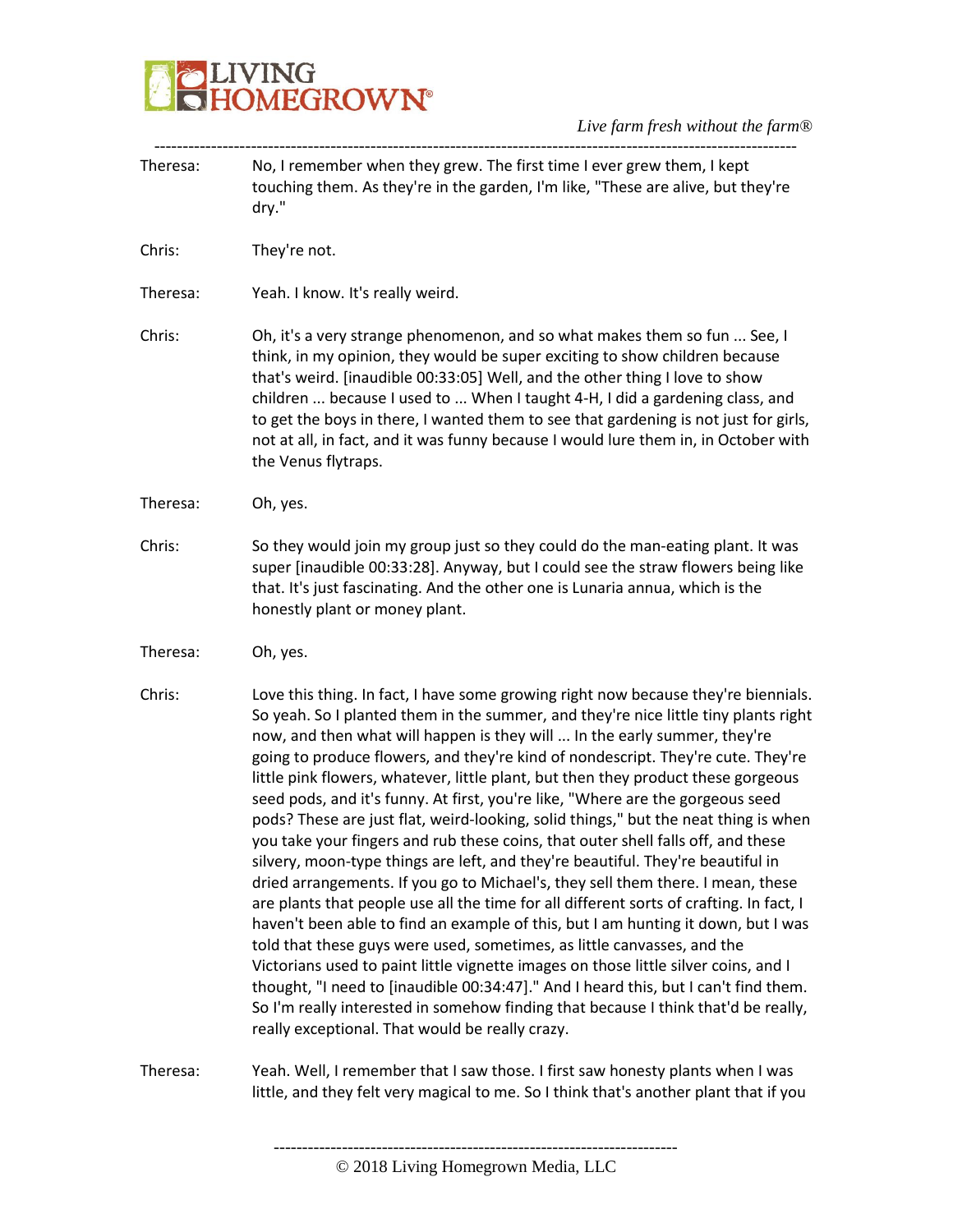### **JVING<br>HOMEGROWN®**

*Live farm fresh without the farm®*

----------------------------------------------------------------------------------------------------------------- ---------------------------------------------------------------------- have kids or grandkids that it would be a fun thing to grow so that they could see that whole transformation. Chris: Absolutely. I totally agree. They're like little fairy plants. It's like magic. Theresa: Yeah. That's ... Yes. Chris: Yeah. Theresa: Yeah. They are. They're like little fairy plants. Well, Chris, you had something else in the book, which I thought was kind of fun. You had a little section that had recipes of things that we could do with some of the heirloom plants that we grew, and there was one recipe in there that caught my eye, and it was for lavender honey simple syrup, and I would love for you to share that recipe if you can. You can just give us a synopsis of how it's done because it was so simple, and yet, as soon as I read that, I thought, "What a great thing to put in your ice tea in the summertime," is to make this, and-Chris: Oh, absolutely. Theresa: Yeah. It would be really good. Chris: Absolutely. If you're having a little party or something, can you imagine telling people, "Have some of lavender honey simple syrup. Yes." And they're just staring at you going, "Oh, my gosh." So anyway, it's really simple. So you just take water. I mean, I have here just a small amount, so a cup of water. You bring the water and a tablespoon of organic lavender flower. So remember, you're not going to want to just gather these somewhere where, perhaps, someone sprayed something. So you want to make sure of that. And you put it in the water, and then you bring that to a boil over medium-high heat, and then you add a cup of honey to that and also, a half a cup of sugar, and then you stir it until it's dissolved. You reduce the heat and let it simmer for 10 minutes. Then you take the pan from the heat, and you just let it steep. So it's literally drawing out the essential oils of that lavender. So you don't even have to go buy these essential oils. You're making your essential oils. [inaudible 00:36:47] Yeah, right? [inaudible 00:36:49] stuff. I can get it straight from my plants. Hello? Chris: And then you pour the syrup through like a mesh strainer into sterilized glass jars or one glass jar in this case. It's not that much, separating the lavender buds from that syrup, and then once it cools, you put it in the refrigerator, and it stores for up to two weeks. And yeah, I mean, you could use it for your iced tea. That's my favorite way. I'm a huge iced tea drinker. So everything, I have to try in my iced tea first. You can flavor your coffee with it, I mean, sweeten your coffee, your hot chocolate, cocktails or mocktails. Anything you can do with these plants and make a cocktail, just keep the alcohol out of it if it's a mocktail,